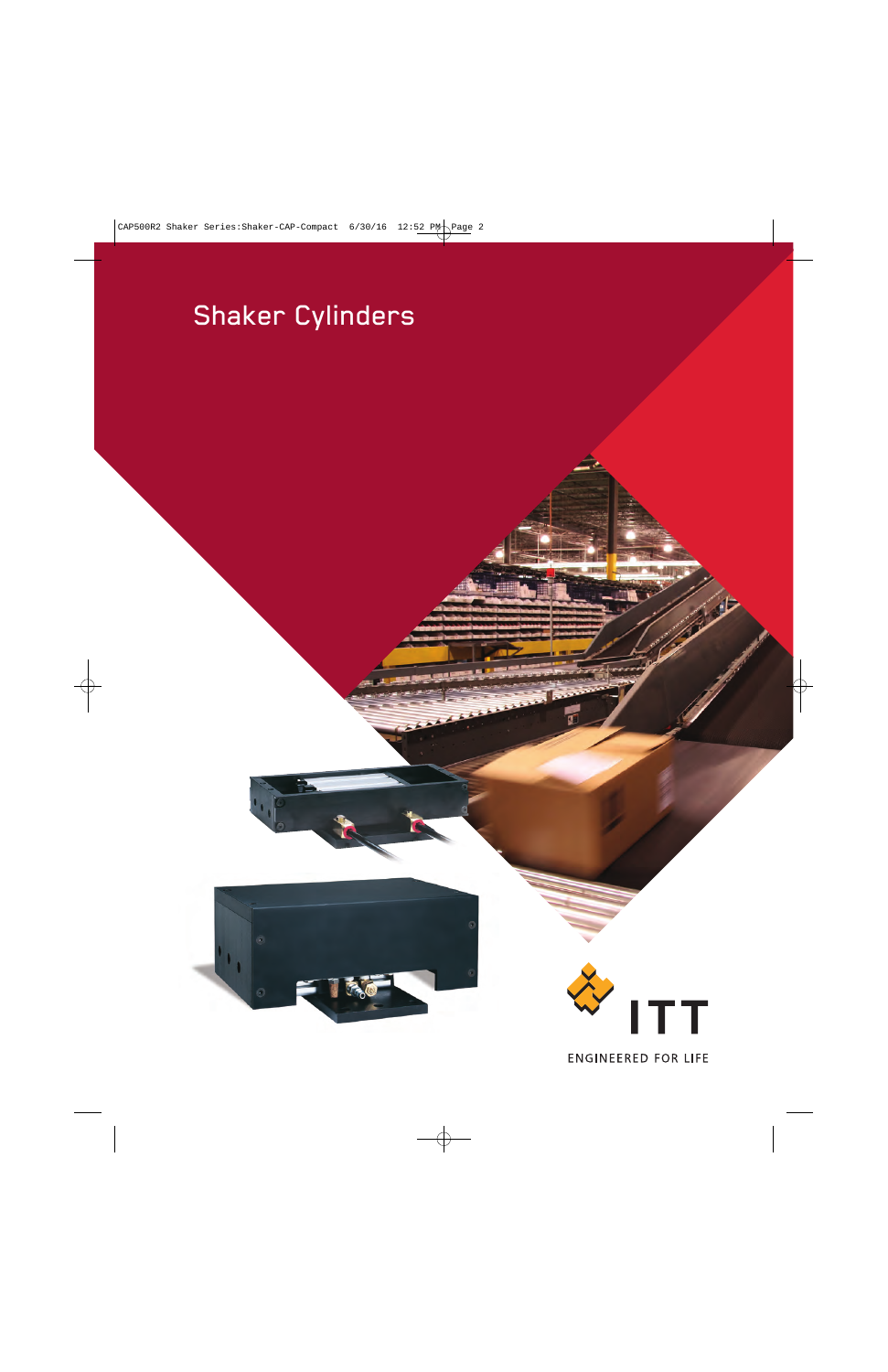# **Shaker Series Features and Benefits**

Shaker systems are pneumatically driven Feeder/Beltless Conveyor systems. These systems are ideal for the stamping industry or other parts transfer and scrap removal applications.

## **Compared to traditional conveyor systems, this "shaker" will save time and money!**



**MODEL SHOWN: SHK-25 WITH INTEGRAL VALVE**



**MODEL SHOWN: SHK-12-R WITH REMOTE VALVE**

#### **Use of Common Components**

The use of standard Turn-Act cylinder components drastically reduces maintenance costs and down time.

#### **A Model to Fit Any Application**

Five base models to fit your specific die openings with all the power for a single tray or multiple tray applications.

#### **Simplicity of Design**

Fewer moving parts than competitive units means higher reliability and less maintenance.

#### **Bolt It Up & It's Ready to Go**

Simply mount to the die base and connect air. **No electrical connections needed.**

#### **All-Air Shifting**

Eliminating mechanical shifting enhances dependability and extends cycle life.

#### **Anodized Housing**

Combines high strength mounting surface while protecting internal components.

#### **Multi-Directional Speed Control**

Independent controls allow adjustability in both forward and reverse directions.

#### **Enersorb**TM **Piston**

A patented piston design that provides smooth operation with non-lube service, high noise and energy absorption and an extended cycle life.

## **Specifications**

- 5 base models
- 3/4 to 2 1/2 inch bores
- Tray loads to 50 pounds
- Maximum loads to 140 pounds
- Uses a shaking tray system that conveys finished parts, scrap or chips
- Lower cost than motorized conveyors
- Eliminate costly maintenance and replacement of belts and rollers
- Control valve can be integral or remote mounted

Air Pressure: 40-120 psi Temperature: 32º - 180º F Sound Level: 70 db Recommended Speed: 60 cycles per minute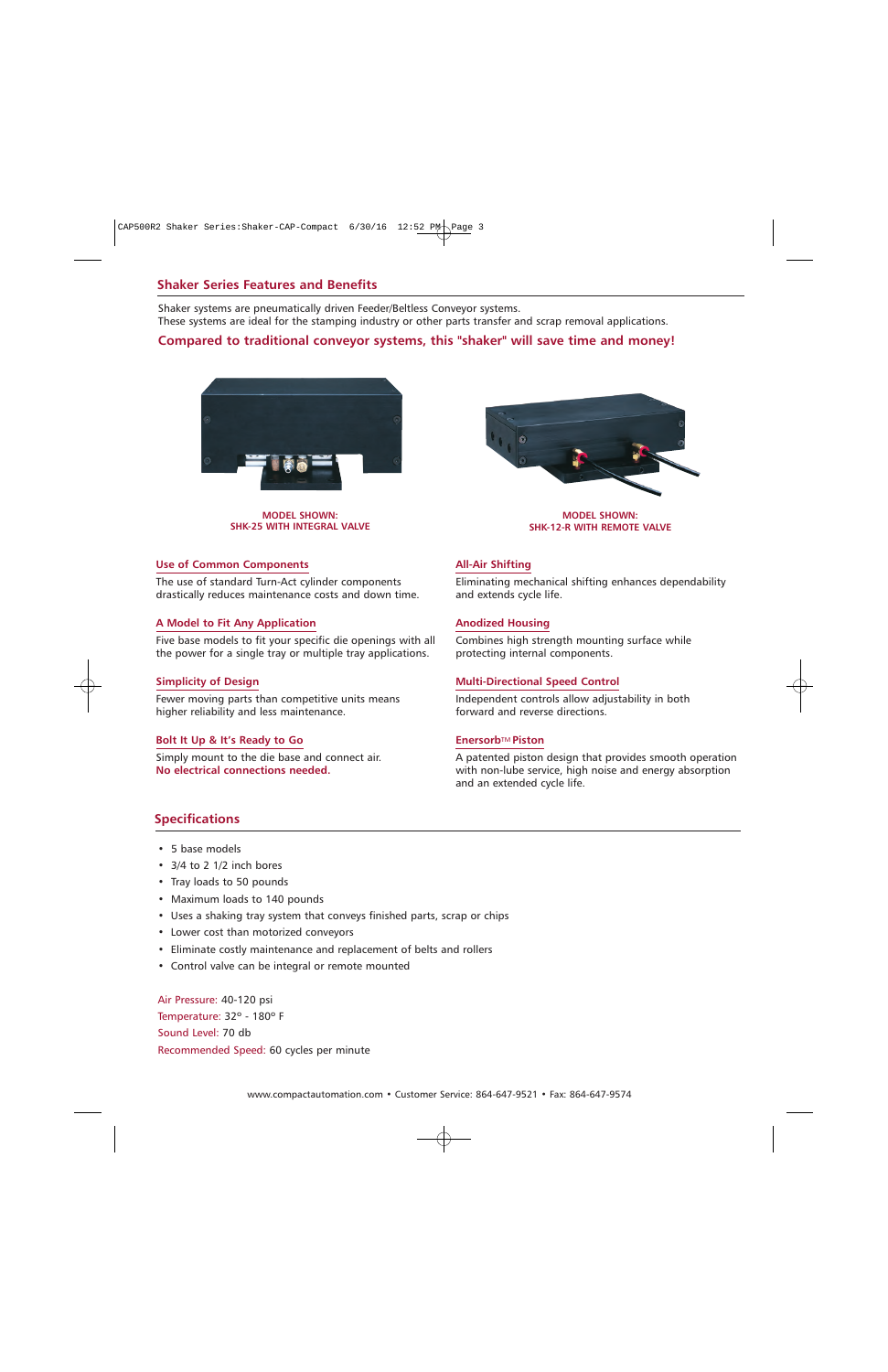# **How to Order**

| Model #        | Load<br>Capacity | Max. Tray<br>Weight | <b>Shipping</b><br>Weight | <b>Stroke</b> |
|----------------|------------------|---------------------|---------------------------|---------------|
| <b>SHK-12</b>  | <b>50 LBS</b>    | <b>15 LBS</b>       | <b>17 LBS</b>             | 4 IN          |
| <b>SHK-25</b>  | <b>140 LBS</b>   | <b>50 LBS</b>       | 34 LBS                    | 3 IN          |
| SHK-07R        | <b>20 LBS</b>    | 6 LBS               | 5 LBS                     | $2$ IN        |
| <b>SHK-12R</b> | <b>50 LBS</b>    | <b>15 LBS</b>       | <b>10 LBS</b>             | 2 IN          |
| SHK-25R        | <b>140 LBS</b>   | <b>50 LBS</b>       | <b>28 LBS</b>             | $2$ IN        |

# **Engineering Data**

# **Standard Shaker Integral Mount Valve**

| <b>Dimensional Specifications</b> |               |               |  |  |  |
|-----------------------------------|---------------|---------------|--|--|--|
|                                   | <b>SHK-12</b> | <b>SHK-25</b> |  |  |  |
| A                                 | 12.93         | 12.68         |  |  |  |
| В                                 | 4.69          | 5.63          |  |  |  |
| C                                 | 5.00          | 5.00          |  |  |  |
| D                                 | 5.80          | 8.66          |  |  |  |
| Е                                 | 8.68          | 11.66         |  |  |  |
| F                                 | 7.68          | 10.41         |  |  |  |
| G                                 | 4.00          | 3.75          |  |  |  |
| н                                 | .41           | .53           |  |  |  |
| J                                 | 1.44          | 1.50          |  |  |  |
| Κ                                 | .94           | 1.03          |  |  |  |
| L                                 | 3.06          | 3.10          |  |  |  |
| M                                 | .50           | .63           |  |  |  |







### **Low-Profile Shaker Remote Mount Valve**

| <b>Dimensional Specifications</b> |          |                |                |  |  |  |
|-----------------------------------|----------|----------------|----------------|--|--|--|
|                                   | SHK-07R  | SHK-12R        | <b>SHK-25R</b> |  |  |  |
| A                                 | 5.50     | 7.00           | 9.00           |  |  |  |
| B                                 | 4.88     | 6.25           | 8.00           |  |  |  |
| C                                 | 3.50     | 5.00           | 6.88           |  |  |  |
| D                                 | .31      | .38            | .50            |  |  |  |
| E                                 | 1.25     | 1.50           | 1.50           |  |  |  |
| F                                 | 1.56     | 1.75           | 2.09           |  |  |  |
| G                                 | 1.00     | 1.00           | 1.06           |  |  |  |
| н                                 | .41      | .84            | 1.44           |  |  |  |
| J                                 | 2.75     | 3.13           | 3.44           |  |  |  |
| Κ                                 | .69      | .69            | .63            |  |  |  |
| L                                 | #10-32   | <b>1/8 NPT</b> | <b>1/4 NPT</b> |  |  |  |
| M                                 | 5/16     | 3/8            | 1/2            |  |  |  |
| N                                 | 1.87     | 2.65           | 4.13           |  |  |  |
| P                                 | 7.94     | 8.93           | 10.69          |  |  |  |
| S                                 | .38      | .50            | .75            |  |  |  |
| T                                 | 7.56     | $\star$        | 9.94           |  |  |  |
| U                                 | .19      | $\star$        | .38            |  |  |  |
| V                                 | 1.03     | $\star$        | 2.00           |  |  |  |
| W                                 | 1.23     | $\star$        | 2.44           |  |  |  |
| X                                 | $#10-24$ | $\star$        | $5/16 - 18$    |  |  |  |





\* 1-1/4 Bore has a top plate